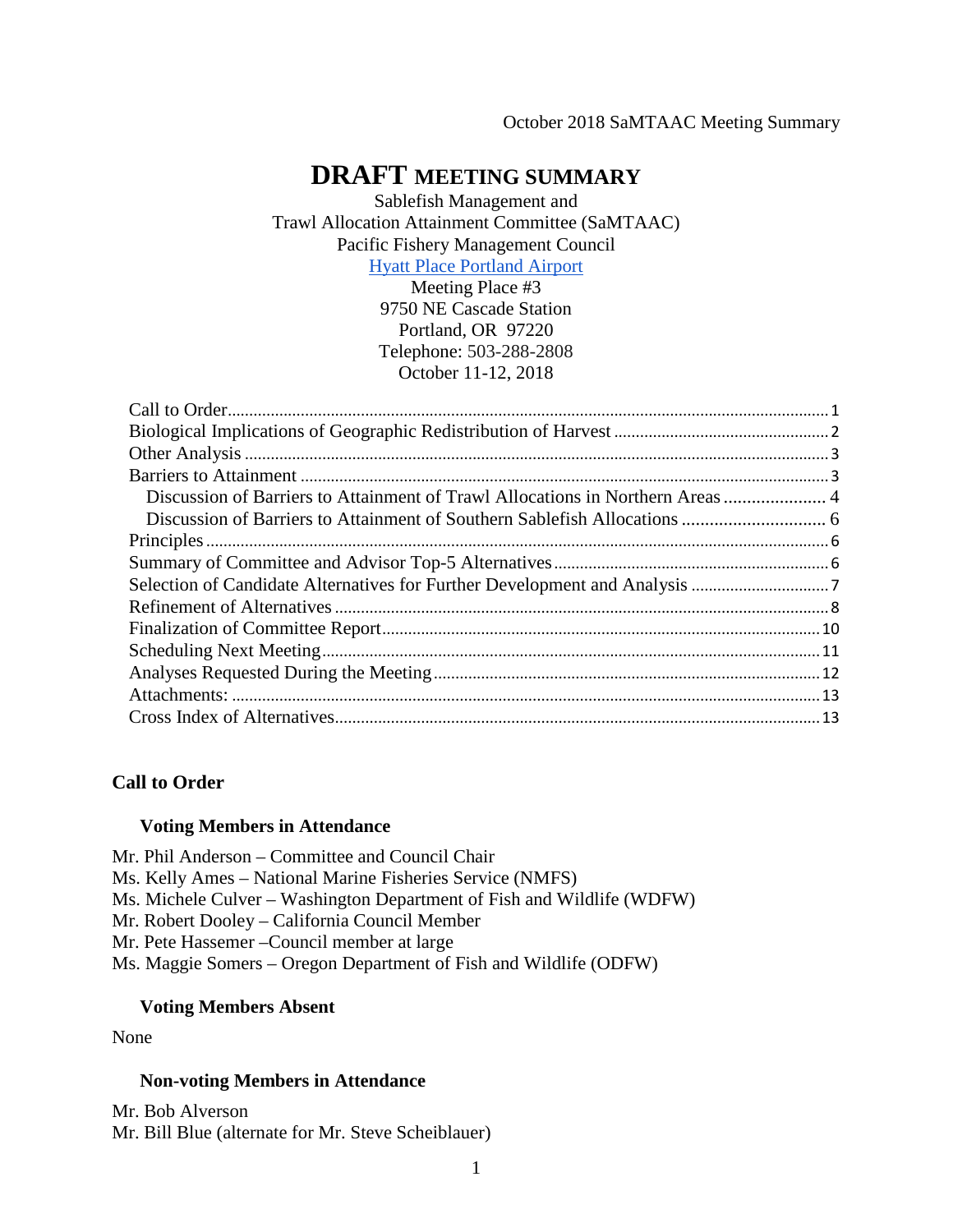Mr. Tyler Besecker Mr. David Crabbe Mr. Kevin Dunn Ms. Lisa Damrosch (alternate for Mr. Dan Platt) Mr. Mike Okoniewski

### **Non-voting Members Absent**

Mr. Dan Platt (alternate present) Mr. Steve Scheiblauer (alternate present)

As part of the call to order, the committee reviewed the revised calendar for its work (SaMTAAC Agenda Item A, Attachment 1). The Committee decided to reverse the order in which it addressed Agenda Item D (Principles) and Agenda Item E (Barriers to Attainment). During discussion there were explicit requests or expressions of interest in numerous pieces of additional analysis and information. These are documented in a section at the end of this summary.

# <span id="page-1-0"></span>**Biological Implications of Geographic Redistribution of Harvest**

Dr. Melissa Haltuch (NMFS) joined the meeting via teleconference and presented SaMTAAC Agenda Item B, Attachments 1 and 2. Her results showed that harvest north of 42º N. lat. is disproportionately higher than the total estimated survey biomass in the area, and for all other areas harvest is disproportionately lower. Her Attachment 1 report stated:

For a species that does not move much, ideally the fishery would take the catch at approximately the same proportion of estimated total survey biomass in each region. . . . Sablefish are capable of being highly mobile so a mis-alignment between the spatial distribution of the stock and fisheries catch maybe of lesser concern as fish could move into areas that have been more heavily fished. However, the current understanding of movement rates for sablefish within the California Current is limited, with little data available.

During the meeting, Ms. Jessie Doerpinghaus (WDFW) identified some possible concerns about the landings summaries that Dr. Haltuch used to produce the geographic distribution figures. [After the meeting, Ms. Doerpinghaus and Dr. Haltuch worked together to identify that Dr. Haltuch's geographic distribution figures summarized landings based on port of landing, while Ms. Doerpinghaus's summarized landings based on area of catch. These two methods produced different results. Stock assessors generally use port of landing to summarize landings because catch by area is not fully available for historic time series used in stock assessments. For more recent years, landings summaries based on area of catch is available and geographic distribution figures similar to those based on port of landing have now been produced using area of catch. The differences between area of catch information and the port of landing information show how vessels are moving with respect to fishing areas and landing areas. The figures based on area of catch were consistent with the port of landing results in that harvest north of 42º N. lat. is disproportionately higher than the total estimated survey biomass in the area, but to a somewhat lesser degree than is indicated by the port of landing data. The area of catch figures showed that in the areas from 36º N. lat. to 42º N. lat the proportions of harvest and biomass distribution were fairly well matched (while on a port of landing basis, biomass was disproportionately higher than landings). As with the results based on port of landing, the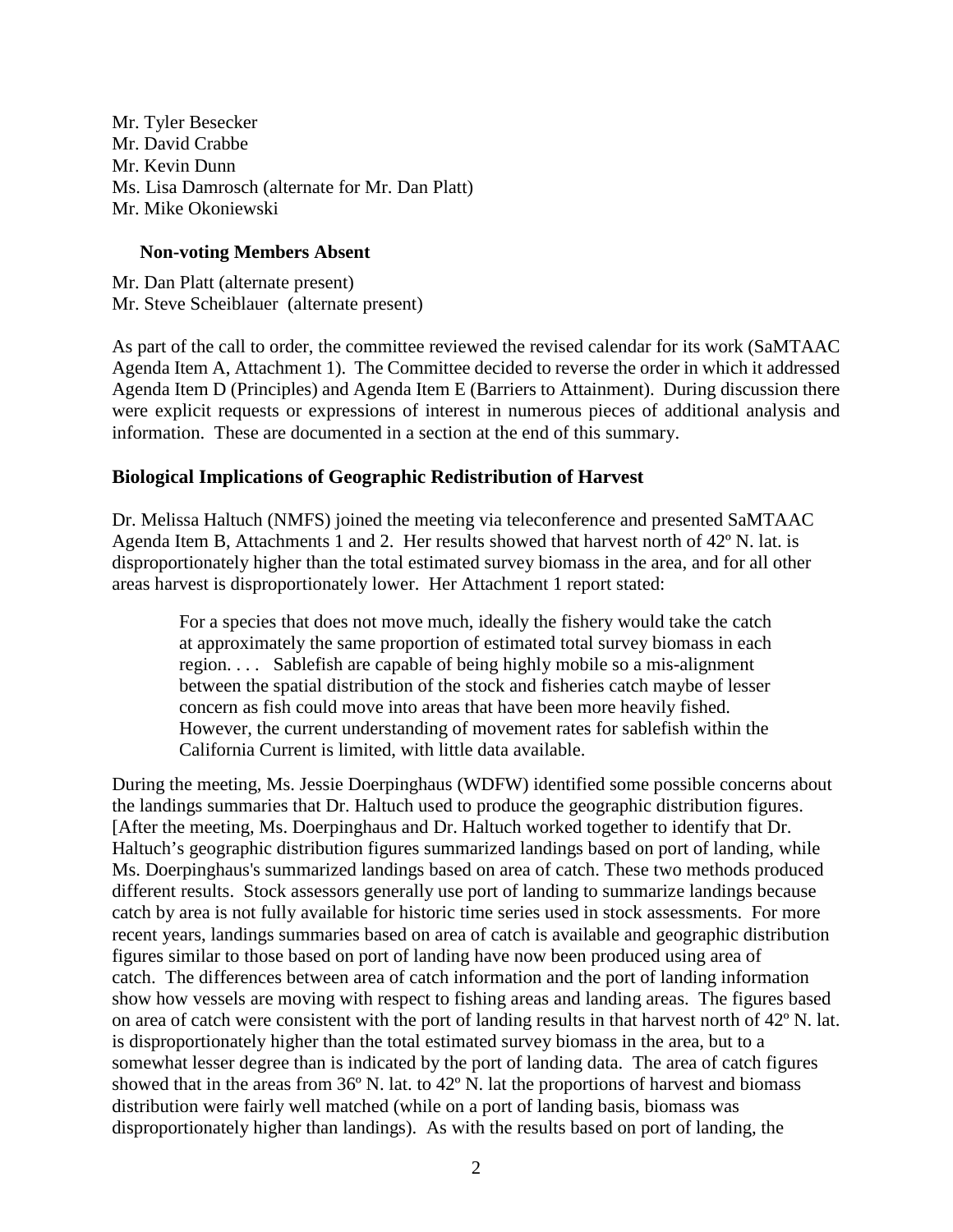landings summarized based on the area of catch showed that south of 36º N. lat. the proportion of harvest is less than the proportion of biomass.]

Dr. Haltuch's report also covered regional distribution of landings by gear, regional and coastwide trends in survey biomass, and regional and coastwide trends in the bottom trawl survey sablefish length and age composition data.

With respect to Dr. Haltuch's presentation, the committee requested additional information, listed at the end of this summary.

# <span id="page-2-0"></span>**Other Analysis**

Dr. Jim Seger reviewed additional analyses produced in response to SaMTAAC member information requests (SaMTAAC Agenda Item C, Attachment 1). For vessels using trawl gear and vessels gear switching, the analyses showed: seasonality of landings; the geographic distribution of trawl sector landings of northern sablefish (north of 36º N. lat.); and sablefish prices.

# <span id="page-2-1"></span>**Barriers to Attainment**

The committee discussed factors that might be creating a barrier to attainment of the trawl allocation. The following is a general outline of the constraints that were identified during the committee discussion. This outline does not reflect an evaluation of the relative importance of any of the points with respect to barriers to attainment. The text following this outline summarizes the discussion.

- 1. Constraints on attainment of northern trawl allocations
	- a. Insufficient sablefish quota pound (QP) available for trawl vessels limiting harvest of complexes that include sablefish
	- b. Market constraints affecting volume and prices for non-sablefish species, including Dover sole, lingcod, dogfish, arrowtooth and other groundfish species
	- c. Development of markets requires stable supply, which has not been present
		- i. Stable supply is needed to support the processing infrastructure needed to access the markets (e.g. to recruit and retain processing labor)
		- ii. Stable supply is needed for wholesale and retail market planning and to displace competing fish products
	- d. Factors constraining trawl permitted vessels that gear switch from taking more non-sablefish species that are accessible with non-trawl gear (with market development or fishing strategy adjustments, non-trawl gear might be more fully utilized to contribute to attainment of the trawl allocation for some non-sablefish species)
	- e. Closed areas (rockfish conservation areas (RCA)) and gear restrictions
- 2. Possible causes of limited northern sablefish QP availability
	- a. Purchase of sablefish QP by fixed gear vessels/sale by trawlers (influenced by high sablefish prices)
	- b. Purchase of sablefish QP by processors
	- c. Limited market fluidity: there is unused QP available but
		- i. it is not on the market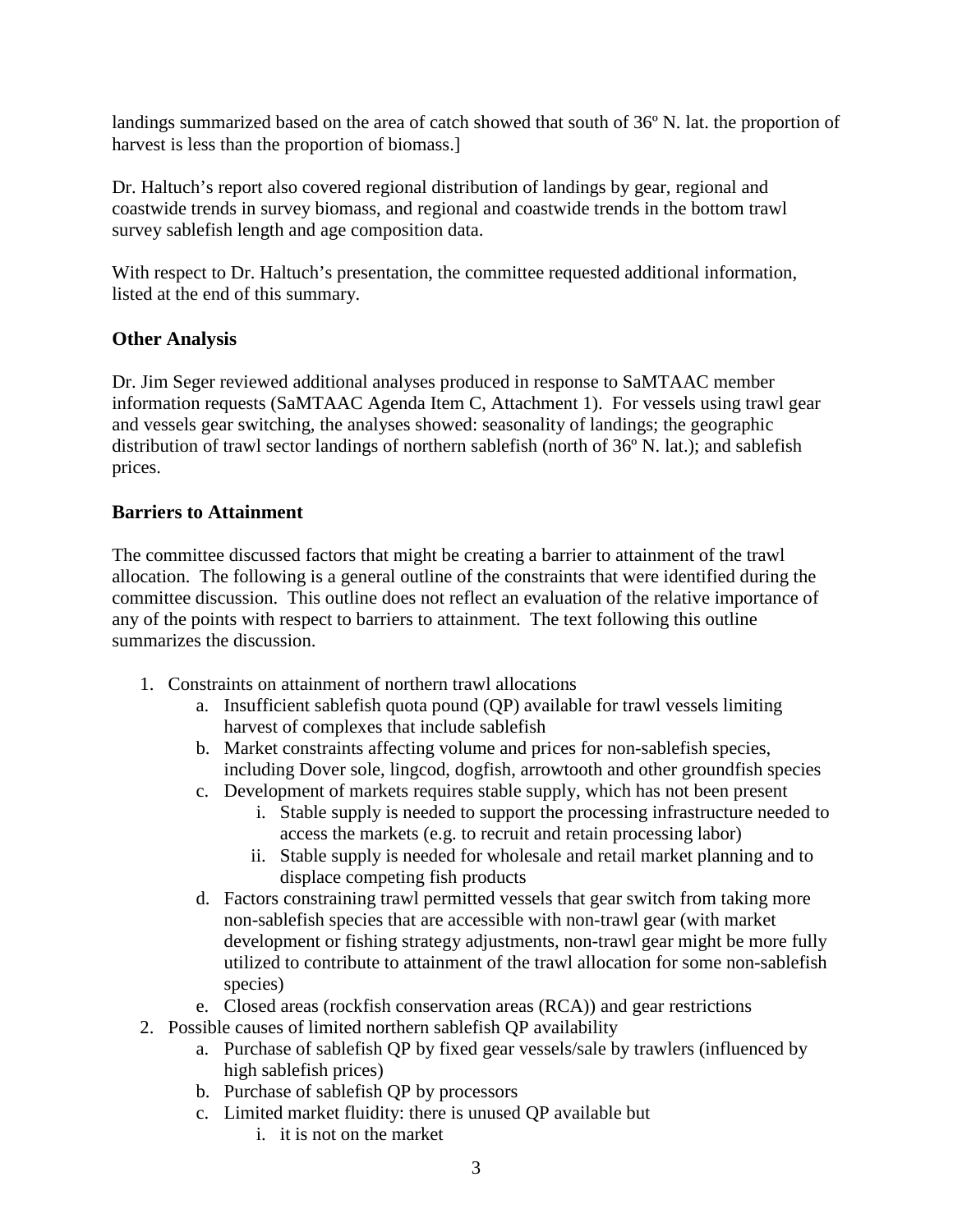(For example, sablefish QP held off the markets for end-of-year trips that get cancelled (e.g. weathered out) or to cover high bycatch rates that don't occur (e.g. whiting trips))

- ii. it is not available at a price that works for trawl vessels (also a function of exvessel prices for sablefish and nonsablefish species)
- 3. Constraints on attainment of southern sablefish allocations
	- a. Insufficient local infrastructure
	- b. Insufficient local markets
	- c. Buyers from elsewhere along the coast are no longer willing to truck sablefish to northern facilities (in part due to the small size of southern sablefish).

#### <span id="page-3-0"></span>**Discussion of Barriers to Attainment of Trawl Allocations in Northern Areas**

Because sablefish is part of complexes in which Dover sole and other species are caught, access to sablefish QP was viewed by some as essential to achieving the goals and objectives of the trawl catch share program, which includes more fully attaining allocations. While trawlers rely on other species that can be caught without much sablefish, such as some flatfish and rockfish, the Dover sole, thornyheads, sablefish complex (DTS) is a critical part of profitable trawl operations and a "glue" for processors. Others asked, given the current availability of sablefish QP, why more Dover are not being delivered—are there other limiting factors? With respect to possibilities for increased Dover deliveries, it was also noted that sometimes processors are not willing to take the Dover which vessels were willing to deliver *(i.e. the vessels were faced with* market limits). Some of the other possible limiting factors discussed included uneven availability of sablefish QP during the year, marketing problems and temporary production constraints (e.g. filleter availability).

Because sablefish QP are available at the end of the year and during the year on Jefferson State Trading Company website, question was raised as to whether sablefish QP are constraining. With respect to sablefish QP availability at the end of the year, some sablefish quota may be held off the market for end-of-year trips and to cover bycatch (e.g. for whiting trips). If trips get weathered out at the end of the year or the QP is not needed to cover bycatch, then the QP ends up on the market. Even when QP is available earlier in the year, some vessels do not take their full market limit of Dover because they have to save their sablefish QP for later in the year. The fact that sablefish QP is always listed for sale on the Jefferson State Trading site could be because asking prices are too high. High asking prices may be the result of volatile trading: sometimes there will be a transaction at a high price then others will put QP on the market and leave it for a long time hoping to get that high price. But at the high prices, purchase by trawlers is not economically viable. So, quota appears to be available but it is at an above market price. Further, it was stated that while trawlers might have some ability to increase their attainment of nonsablefish allocations by avoiding sablefish, that would reduce trip profitability.

Limited sablefish QP availability for trawlers may not be due just to gear switching. Competition with other groups may raise sablefish QP prices above those viable for trawlers. One person stated that Jefferson State Trading shows that it is processors that are buying sablefish QP at high prices. It was noted that, in addition to trawl operations, a processor wanting to acquire sablefish QP in order to facilitate Dover landings will be competing for the sablefish QP with fixed gear vessels and other processors. Another observed that whiting vessels may also be paying top prices for sablefish QP. Quota ownership by non-participants may also lead to the transfer of QP to non-trawl uses: during public comment it was stated that a trawler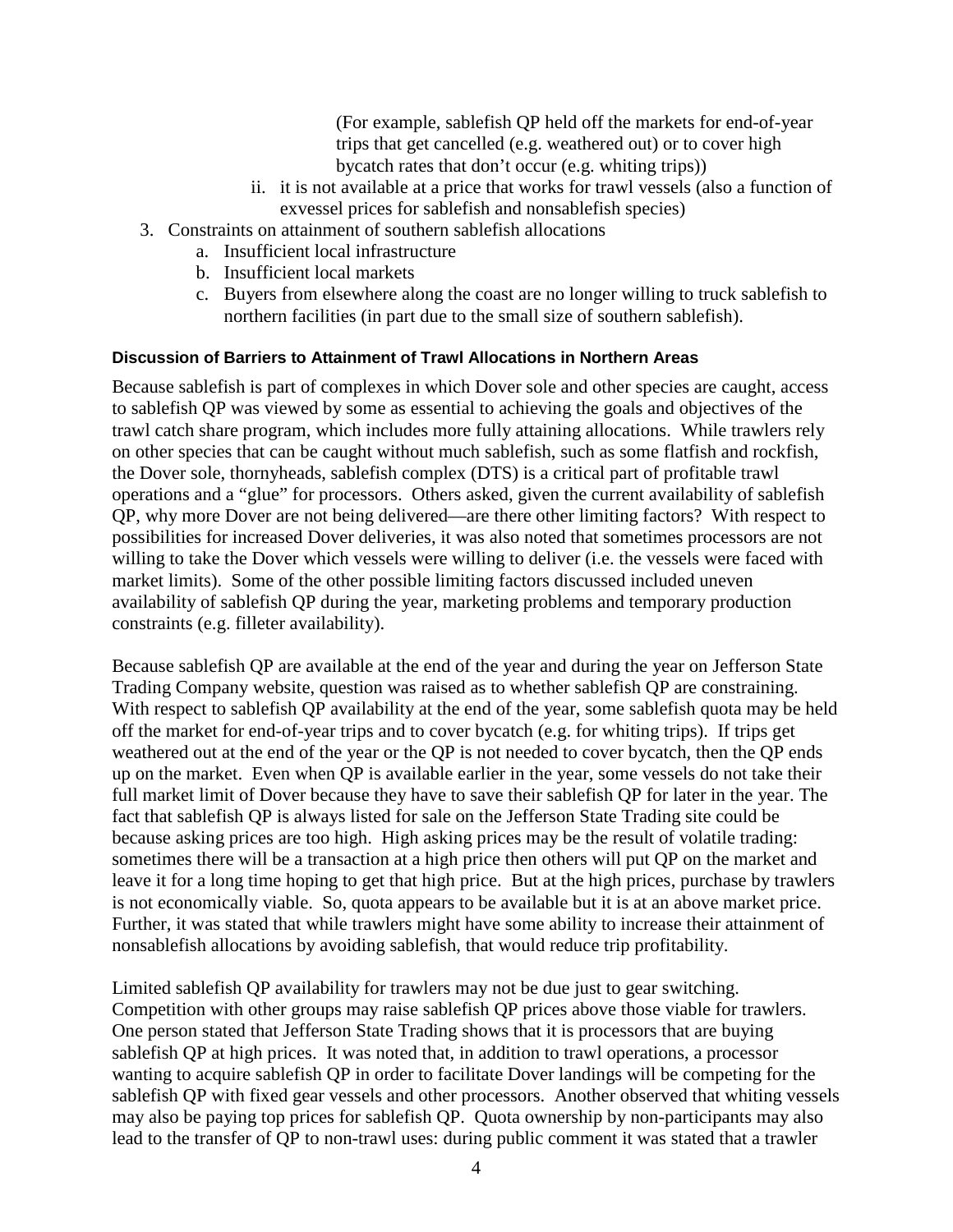that might want to specialize in something else (e.g. crabbing) is going to sell its quota to the highest bidder, which is likely to be a fixed gear vessels since they receive higher prices for sablefish and thus are able to pay more.

The view was expressed that with more certainty about sablefish QP and related product availability, fishers and processors will be able to do better market planning and markets will find a way to take advantage of the available product. Additionally, that stability allows processors to expand capacity by investing in capital and training and retaining fish processing line workers, filleters in particular. In support of the idea that sablefish QP is constraining, it was noted that harvest of rockfish species, for which sablefish is not a constraint, is increasing (e.g. midwater pelagic rockfish). Question was raised as to whether the increase in rockfish landings and fillets in the market might displace Dover in the markets. In response, it was stated that at present filleting capacity is a limiting factor.

While much of the discussion focused on attainment of DTS, question was raised about attainment of allocation of other groundfish species. There are over 70 species that are available in large volumes but have limited markets and so are not being fully utilized (for example arrowtooth and dogfish). With respect to arrowtooth markets, it was noted that the market is quite variable and largely driven by the state of the Eastern European economy. The low price is an issue in inducing vessels to target arrowtooth but concerns about halibut bycatch and the limited availability of halibut bycatch quota may also discourage arrowtooth targeting.

It was suggested that for some under attained species fixed gear might provide another option for harvesting the available trawl allocation (e.g. there used to be a more substantial fixed gear fishery for dogfish). There may be barriers for other non-sablefish groundfish species including dogfish, lingcod, rockfish, and others—and fixed gear may be of value in increasing utilization of some of these species. In response to this point, concern was expressed that it might be considered a path toward reconsideration of intersector allocation, which is not within the scope of the committee's charge, and it was stated that the focus should be on gear switching as one of the barriers to attainment. However, others disagreed with the idea that gear switching was necessarily a barrier to attainment (though some stated that was not necessarily meant to imply that some limitations on gear switching should not be considered).

With respect to the need to address sable fish QP availability as a barrier, it was suggested that when sablefish exvessel prices drop, there is less gear switching and more sablefish QP left, reducing the degree to which gear switching might impact trawlers. Question was raised about whether there is a need to restrict trawl leasing of sablefish QP, given that trawlers control 90 percent of the sablefish quota shares (QS) and thus have choice about leasing it to a gear switching vessel. Another committee member observed that the situation was more complex than simply leaving it to trawlers to solve the problem by deciding not to lease out their allocations. It was stated that there is a difference between individual rational actions and what benefits communities and the fleet as a whole, and that the committee should be considering the larger perspective.

Concern was expressed that even if limited sablefish QP availability has not been a problem, as other barriers to attainment are reduced there will be a problem if gear switching is left unchecked, and program goals and objectives may not be met. Gear restrictions (trawl gear regulations) and area restrictions (trawl RCAs) have been barriers that contributed to under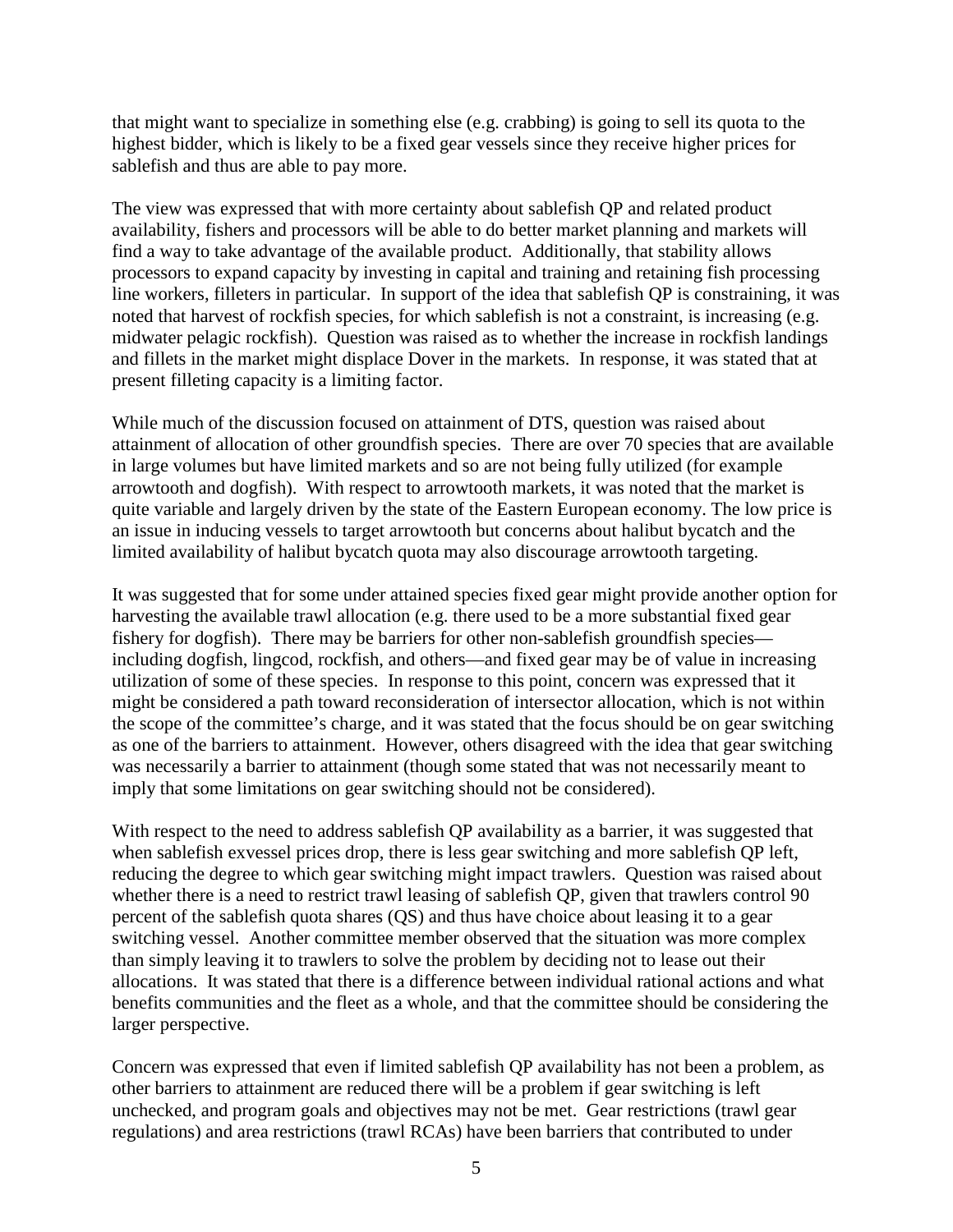attainment of quota and are just now being addressed. Harvesters and processors are increasing their cooperation to develop markets.

## <span id="page-5-0"></span>**Discussion of Barriers to Attainment of Southern Sablefish Allocations**

With respect to barriers to attainment of sable fish allocations south of 36 $\degree$  N. lat., it was noted that fish are smaller in the south and bring a lower exvessel price; there is a lack of infrastructure in the area; and it is not cost effective to buy southern sablefish and truck it north. Previously there had been a market for southern sablefish but now buyers don't want to come get it. The same is true with respect to Dover in the south (no market or infrastructure). This reduces trawl participation, which further impacts attainment of the southern allocation.

# <span id="page-5-1"></span>**Principles**

The committee reviewed the principles that were originally developed by the Community Advisory Board (CAB) along with the SaMTAAC discussion of principles and related objectives from its June 2018 meeting (SaMTAAC Agenda Item D, Attachment 1). On the basis of that review, the committee adopted the following principles.

- A. We want to ensure there is trawl affordable access to sablefish.
- B. We believe that unlimited catch of sablefish through gear switching is not desirable.
- C. We want to consider impacts on existing operations/investments.
- D. We want to maintain the gear switching option for trawl operations.
- E. We will consider industry and community impacts and ensure long-term stability
- F. We will consider the effect on the value of trawl permits.
- G. We want to increase the net economic value of the trawl individual fishing quota fishery.

The recommended alternatives that the committee moves forward are expected to support the principles adopted and the principles, along with the goals and objectives, will contribute to an objective evaluation of those alternatives in the next step of the process. Different alternatives may meet and address the principles to differing degrees. The principles are also expected to provide a tool for communicating to stakeholders the committee's intent with respect to the alternatives it develops.

# <span id="page-5-2"></span>**Summary of Committee and Advisor Top-5 Alternatives**

Over the summer, SaMTAAC members ranked their top alternatives among those coming out of their June meeting (SaMTAAC Agenda Item F, Attachment 1). Several committee members spoke to the rationale for their top rankings. During the ranking process, some SaMTAAC members identified new alternatives. Descriptions of the new alternatives and rationale is provided in their explanation of the rankings they had submitted (also in Attachment 1). The new alternatives were assigned numbers S-8 and S-9 and were included in the table of alternatives provided in SaMTAAC Agenda Item H, Attachment 1.

Mr. Crabbe (a new SaMTAAC member appointed at the September Council meeting) presented a proposal that would shift to the area north of 36º N. lat. 50 percent of the unused sablefish quota from the area south of 36º. As attainment in the southern area reached 80 or 90 percent of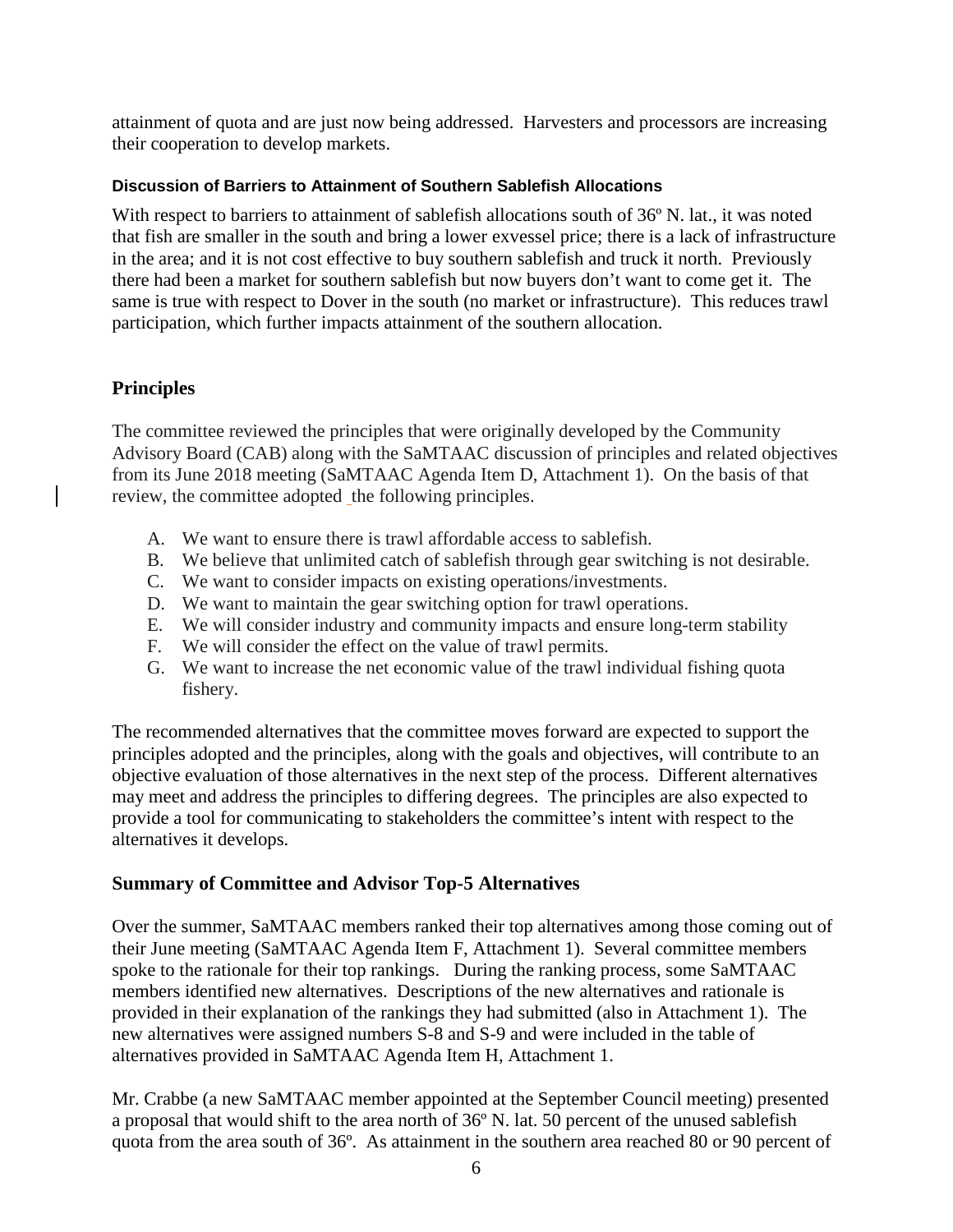the allocation, the quota would be shifted back to the south. Ms. Culver clarified that for Alternative S-1 (gear identifiers on QP) the opt-out status would be tied to the QS account rather than the permit or vessel. Ms. Doerpinghaus indicated that Mr. Corey Niles (WDFW) had developed a way to track QP back to the originating QS accounts. This tracking could be used to qualify QS account owners for the one-time opt-out opportunity based on the link between QS accounts and vessels with gear switching history (an option in Alternative S-1).

## *Implementation Challenges – Discussion*

Mr. Matt Dunlap made a presentation to the committee on the topic of potential implementation challenges (in part, summarizing information that was presented in SaMTAAC Agenda Item G, Attachment 1) and started by identifying the six databases they deal with:

- 1. Economic Data Collection Program data
- 2. Office of Law Enforcement declarations
- 3. Catch monitor data
- 4. E-tickets
- 5. West Coast Groundfish Observer Program Database
- 6. West Coast Region Permit Database

In general, the team he works with is ready to take on the challenges the alternatives present and had not yet identified any elements of the proposals that were not doable. However, the number and complexity of the current proposals was too great for a complete assessment. They will be in a better position to provide an assessment as the number of proposals are narrowed and better defined. Additionally, they are short on staffing at this time. The less complex proposals will be easier to implement and have less of a consequence for delivering current services and program costs. Some committee members suggested that the simpler the better, while others felt that, while an alternative might be more complex than would be liked, the priority should be on design a system that achieved the needed outcome.

### <span id="page-6-0"></span>**Selection of Candidate Alternatives for Further Development and Analysis**

The alternatives under consideration by the SaMTAAC are summarized in table form in SaMTAAC Agenda Item H, Attachment 1 and described in full in Attachment 2. Friday morning, refinements to previous day proposals were submitted to the committee by Ms. Culver, Mr. Crabbe, Ms. Sommer, Mr. Dooley, Ms. Damrosch, and Mr. Alverson (those submissions are compiled as SaMTAAC Agenda Item H, Supplemental Attachment 3).

Alternatives S-8 (Sommer) and S-9 (Dooley) were merged (for a description of the original alternatives see each person's detailed comments in SaMTAAC Agenda Item F, Attachment 1). For Alternative S-8/9, the provision that specified the exemption would expire with a change in the majority of ownership was changed to "any change in ownership," because tracking changes in majority ownership would be difficult.

In terms of further development of many of the alternatives, it was noted that implications for how end-of-year QP carryover would be administrated will need to be considered.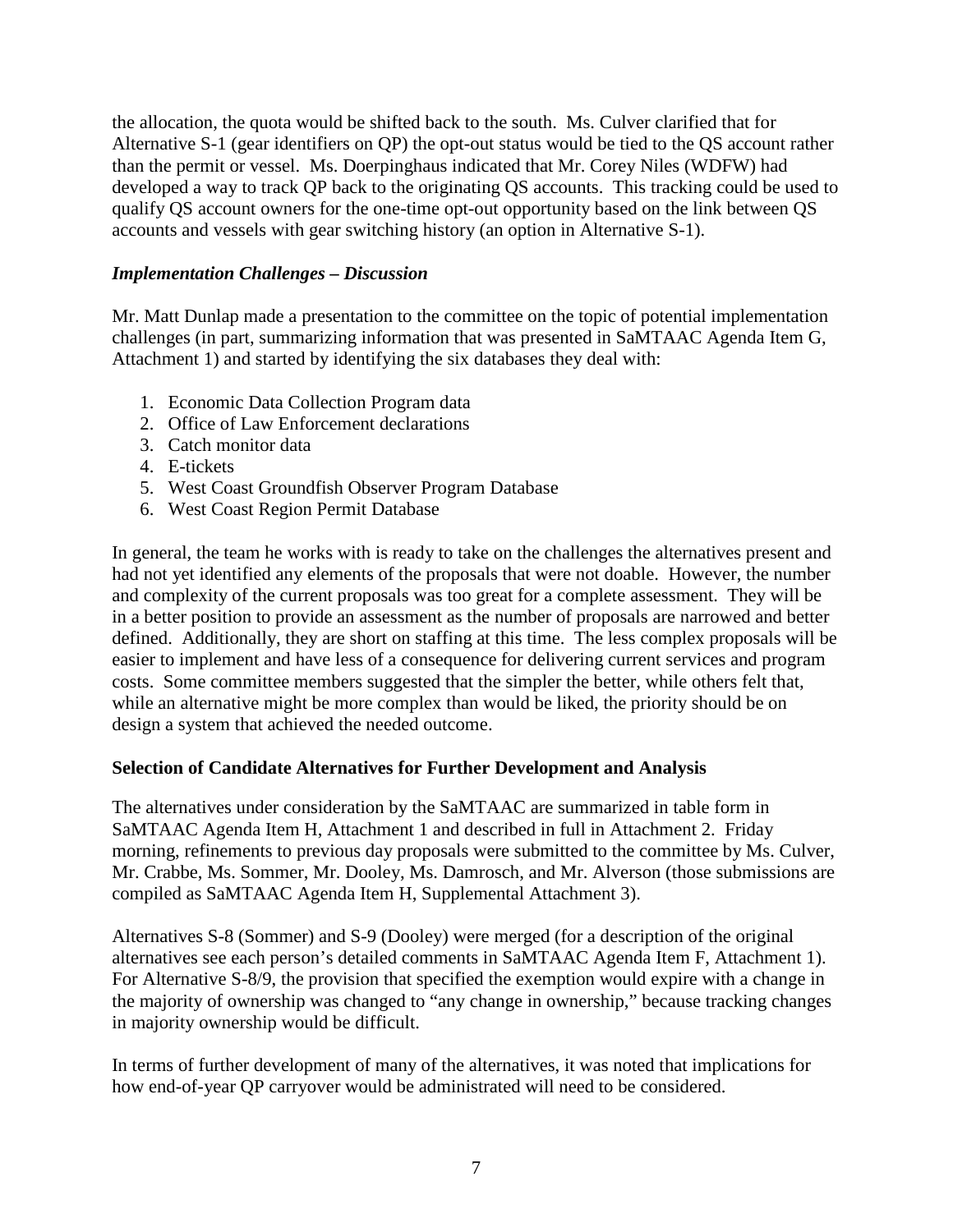For the proposals that would shift some quota from the north to the south each year, implementation details will need to be worked out with respect to the timing of the decisions to make the shift, the information available at the time, and the time it takes to implement the decision. Some sort of a biennial process might be considered, including the possibility of averaging across years.

Alternative S-3 would temporarily shift quota from south to north prior to the issuance of QP, therefore, the southern QP would be available in the north under whatever gear switching rules apply there. This alternative just addresses utilization of the southern quota, not limits on gear switching, and might be combined with one of the alternatives addressing the gear switching issue. Rather than a reallocation, this might be conceived of as a temporary shift until the fishery in the south develops. It was noted that one of the concerns in the south has been competition between the trawl and open access sector on the fishing grounds. The shift to the north might reduce the potential for such conflict.

The CAB-E proposal would allow individuals that owned their own QS to use the QP they receive to gear switch and limit gear switching by others. This requires a linkage between the vessel account and a QS account. This linkage could be established through a question asked at the time of annual permit renewal.

The committee decided that for a suite of alternatives, it would focus on: gear specific QP (trawl only or any gear) (Alternative S-1); a variation of reallocating some of the southern sablefish to the north prior to the issuance of QP (Alternative S-3); allowing southern QP to be used to the north but only with trawl gear (Alternative S-X); vessel exemption/endorsement and active trawler designations (a combination of Alternatives S-8 and S-9 ); a gear switching endorsement based on past gear switching activity (a combination of portions of CAB A and CAB F); and vessel exemption/endorsement with limits scaled based, in part, on QS owned (CAB E). These alternatives were compiled into SaMTAAC Agenda Item H, Supplemental Attachment 4. This suite of alternatives covers most of the variations that had been previously identified and would provide a basis for further refining and narrowing. It was noted that in the process of continuing to develop alternatives not every suboption had to be in every alternative.

# <span id="page-7-0"></span>**Refinement of Alternatives**

After narrowing the alternatives, the committee worked through the alternatives, making refinements. A list of consideration for proposal design was provided as SaMTAAC Agenda Item I, Attachment 1.

For Alternative S-1 the committee added more date options for the conversion of "trawl only QP" to "any gear QP:" August 1 and October 1 (in addition to the original September 1 conversion date). Concerns with the September 1 date were that it might create a crunch before crab season and would not accommodate the ramp-up in gear-switching effort that tends to occur toward the end of the season (potentially compressing that ramp-up into a shorter period). August 1 might alleviate these concerns and October 1 will provide a further contrast.

For Alternative S-1, the committee also considered but voted to not provide a suboption that would eliminate the date on which "trawl only" would convert to "any gear." Not having the conversion date would leave a portion of the QP as trawl-only, year-round. This was rejected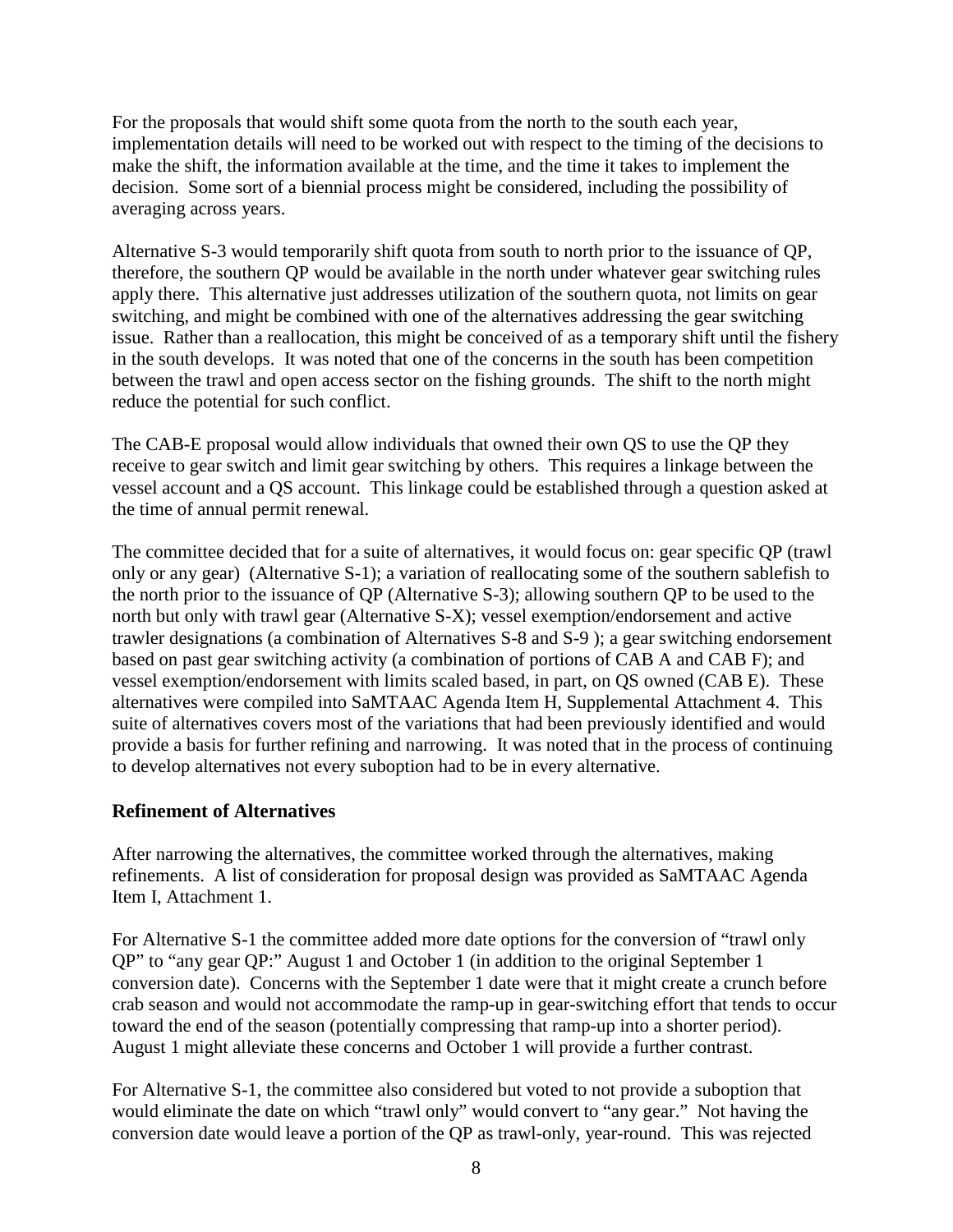because the intent of the proposal was to not take the opportunity to gear switch away from those who might have invested in QS and equipment in order to gear switch. With the conversion date, their original opportunity would still be preserved for at least part of the year, even if they do not opt out of the gear designation for QP. Elimination of the date would run counter to the proposal as a whole. However, the proposals are at early stages of development and an option to remove the conversion date can be added back in at a later time.

Because the cost of getting the policy wrong would be high (particularly for some individuals), a 10 year sunset option was added to Alternative S-1. This option would require affirmative action on the part of the Council to continue the policy and a suboption was added to build in a review period prior to the sunset date. The possibility of tying the review of this policy to the next catch share review was discussed. Also, it was suggested that some evaluative metrics might be developed and published biennially in the SAFE document. The committee also discussed the possibility that a review and sunset provision for all of the alternatives might be appropriate.

Some concern was raised about the applicability of the published control date to the alternatives under consideration and, in particular, the opt-out qualification provisions of Alternatives S-1. The committee asked for a NOAA General Counsel opinion on the issue.

Under Alternative S-3, southern sablefish would be temporarily shifted to the north. There would be annual adjustments to the amount shifted to the north. Allocation might be moved back in the same increment by which it was moved to the north, as needed to accommodate any growth trends. This approach will impact those who hold southern sablefish QS and the analysis should identify the potential adverse impacts on those individuals and the operation of vessels they own, as well as the difficulty those individuals might have in obtaining additional quota. Committee members asked for an assessment of whether Alternative S-3 would incentivize the sale or a shift in the ownership of QS to the north.

Under Alternative S-3 and S-X, an evaluation will be needed on risks of exceeding northern ACLs. A 5-year hind cast might help in that evaluation. Also, the likely performance of the alternatives when there are dramatic changes in the ACLs from one year to the next should be evaluated (particularly, dramatic declines). It was suggested that a sunset clause be included under these alternatives to reassess their performance, but this was not included in the alternatives at this time.

For Alternative S-X, that would allow QP to be fished in the north, the committee considered but voted to reject a suboption that would have allowed the use of any gear to catch southern QP in the north (rather than limiting the use of those QP just to trawl gear, as proposed in the alternative). Advocates for the suboption said it would help rebuild the trawl industry by making it more likely the sablefish would be harvested, providing the flexibility for trawlers to use a gear that would generate greater revenue, and thus promoting the development of supporting infrastructure. The rationale for rejecting the proposed suboption was that the focus of the program was to benefit the trawl fishery and requiring the use of trawl gear for pounds shifted to the north would be more certain of directly benefiting those vessels, their multispecies strategies, and the communities which rely on them. While rejecting the suboption, it was agreed that it would be appropriate in the analysis to discuss allowing the use of any gear as a contrast to the proposal to restrict the usage to trawl only. Additionally, under the approach provided in S-3, it would be possible for any gear to use the quota shifted to the north.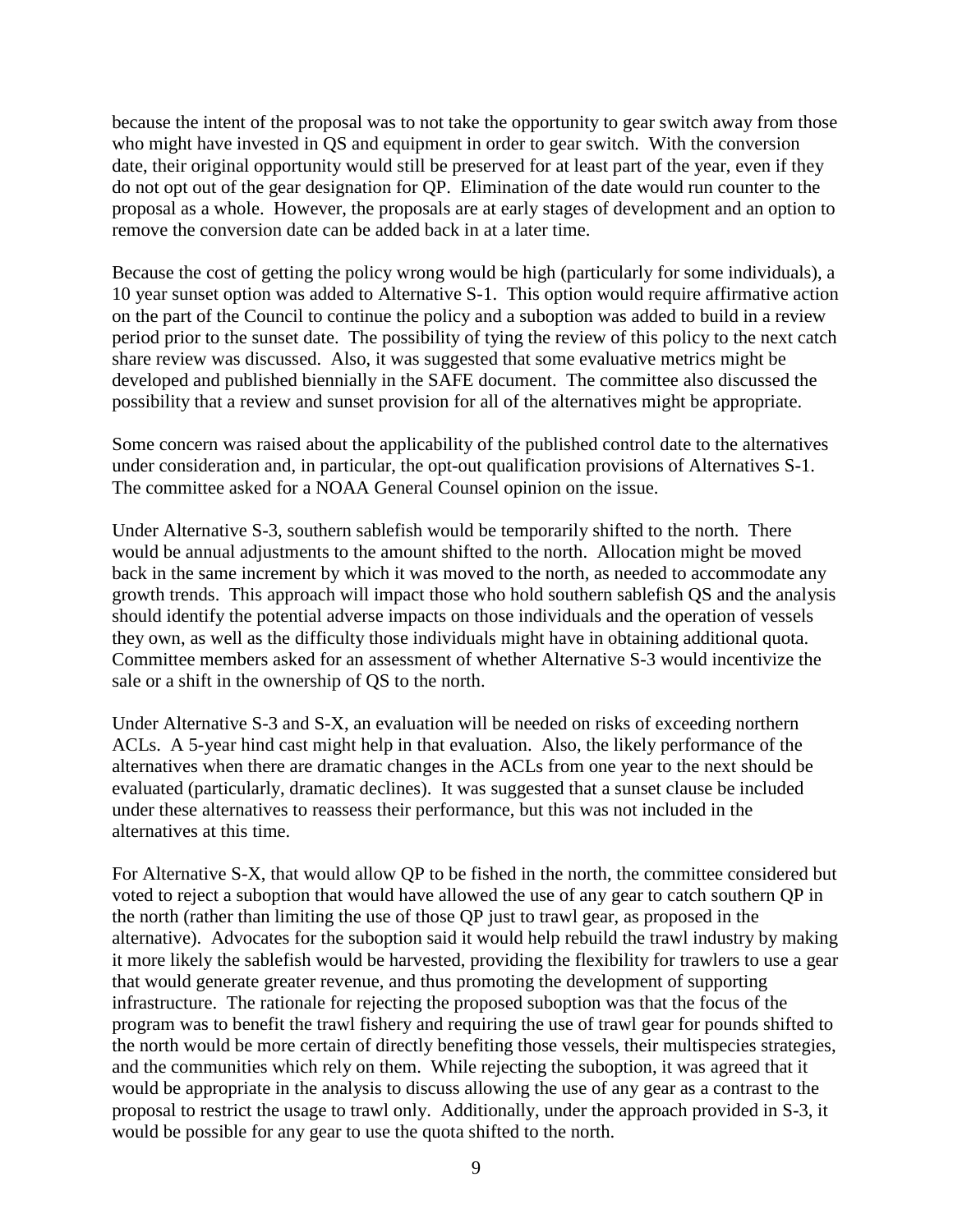Alternative S-8/9 is primarily intended to freeze the gear switching footprint as of the control date and allow it to be phased down or out over time, while preserving opportunity for active trawlers. The intent would be to make the changes in a manner that would be fair to fixed gear vessels and others that have made investments based on current provisions, while possibly avoiding the creation of a permanent gear-switching opportunity for vessels that do not trawl. At the same time, the options and potential values that are included could allow more gear switching. It was stated that the degree of limitation and whether or not to phase out gear switching for fixed gear vessels is a policy call that is not yet ready for decision.

For Alternative S-8/9, the committee considered but voted against a suboption that would have eliminated all gear switching after 10 years (by active trawlers as well as vessels that primarily use fixed gear). This would have been a bookend in line with one of the Groundfish Advisory Panel identified alternatives. While there were differing views as to the full intent of the original program, at a minimum it was intended to provide an opportunity for vessels that use primarily trawl gear to access sablefish with fixed gear in situations where other conditions affecting multispecies strategies might limit sablefish access. This intent is reflected in one of the principles adopted by the committee: "We want to maintain the gear switching option for trawl operations."

Alternative S-8/9 includes phase-out of the gear-switching exemption endorsement. Three options were included (5, 10, and 15 years). Concern was expressed that time periods on the shorter end, e.g. 7 years, would be too short—some people would have to start making plans right away to leave the industry.

The committee agreed that CAB- E could be incorporated as a suboption in S-8/9. This option provides vessels an opportunity for gear-switching, depending on QS ownership, rather than solely based on previous year participation. Therefore, if someone had a bad year and did not qualify as an active trawler, they might still be able to engage in a gear-switching the following year.

CAB A/F would require vessels to qualify for an endorsement in order to gear switch. Concern was expressed that this might run counter to the principle related to maintaining gear switching option for all trawl vessels. As the discussion unfolded, it was noted that the principles were agreed to relatively rapidly and with good intent but the way some are worded, with black-andwhite standards, may have unintended consequences. Part of the discussion centered around whether a trawler that had never gear-switched would be considered to have been left "whole" if the opportunity to gear switch in the future were eliminated. This was contrasted with Alternative S-8/9 which would provide every vessel that qualified as an active trawler the opportunity to gear switch. It was pointed out that under Alternative S-8/9 a person with QS that does not own a vessel would not be able to qualify their QP for gear-switching (although the QP could be sold to a vessel which then might use it for gear switching).

The alternatives as they stood at the end of the meeting are provided in Agenda Item I, Supplemental Attachment 2.

# <span id="page-9-0"></span>**Finalization of Committee Report**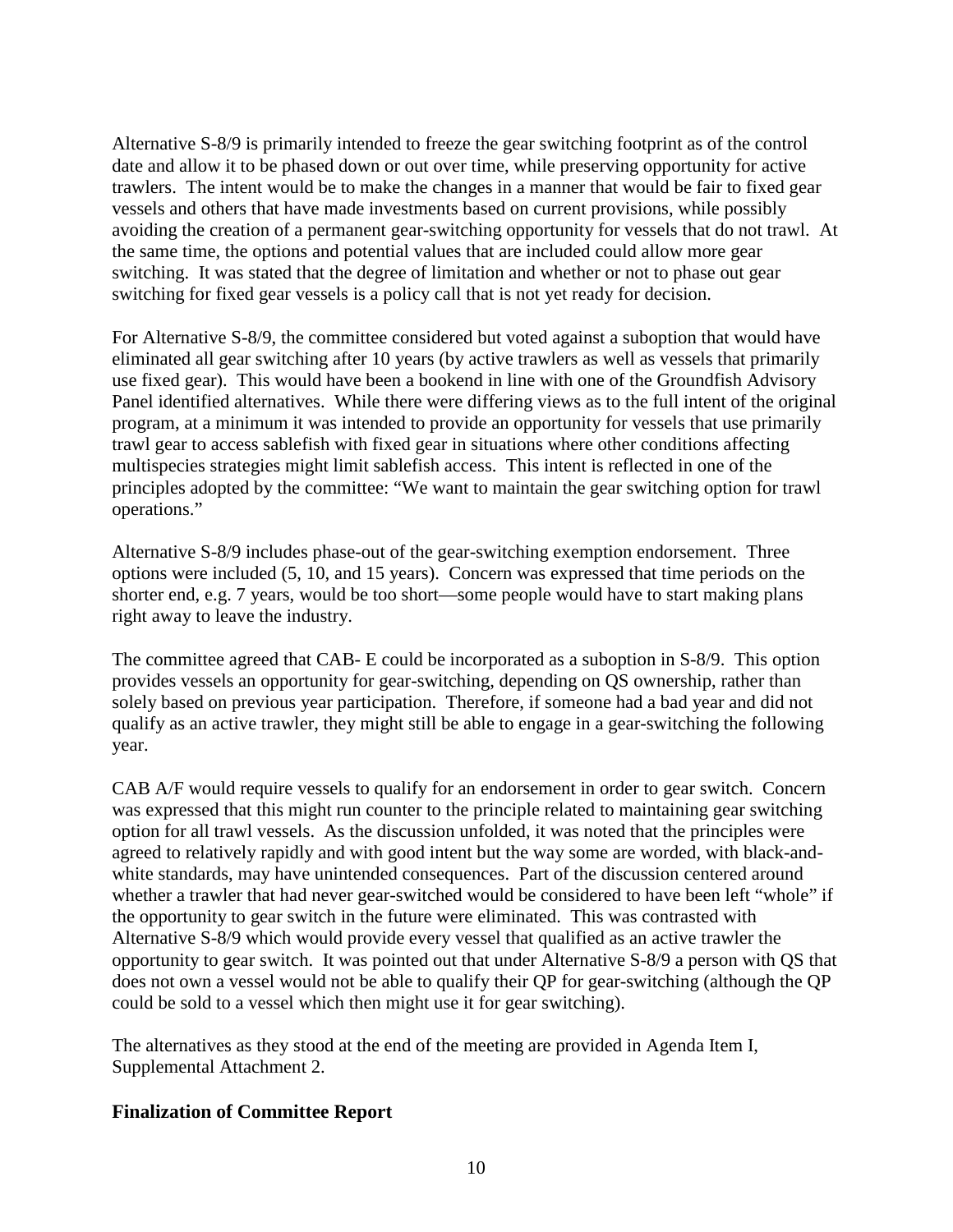A committee progress report will be developed for the Council to be presented as an information report at the November 2018 Council meeting. It is not an action item for the Council.

# <span id="page-10-0"></span>**Scheduling Next Meeting**

The next meeting will be scheduled for the Winter of 2019. A doodle poll will be sent out.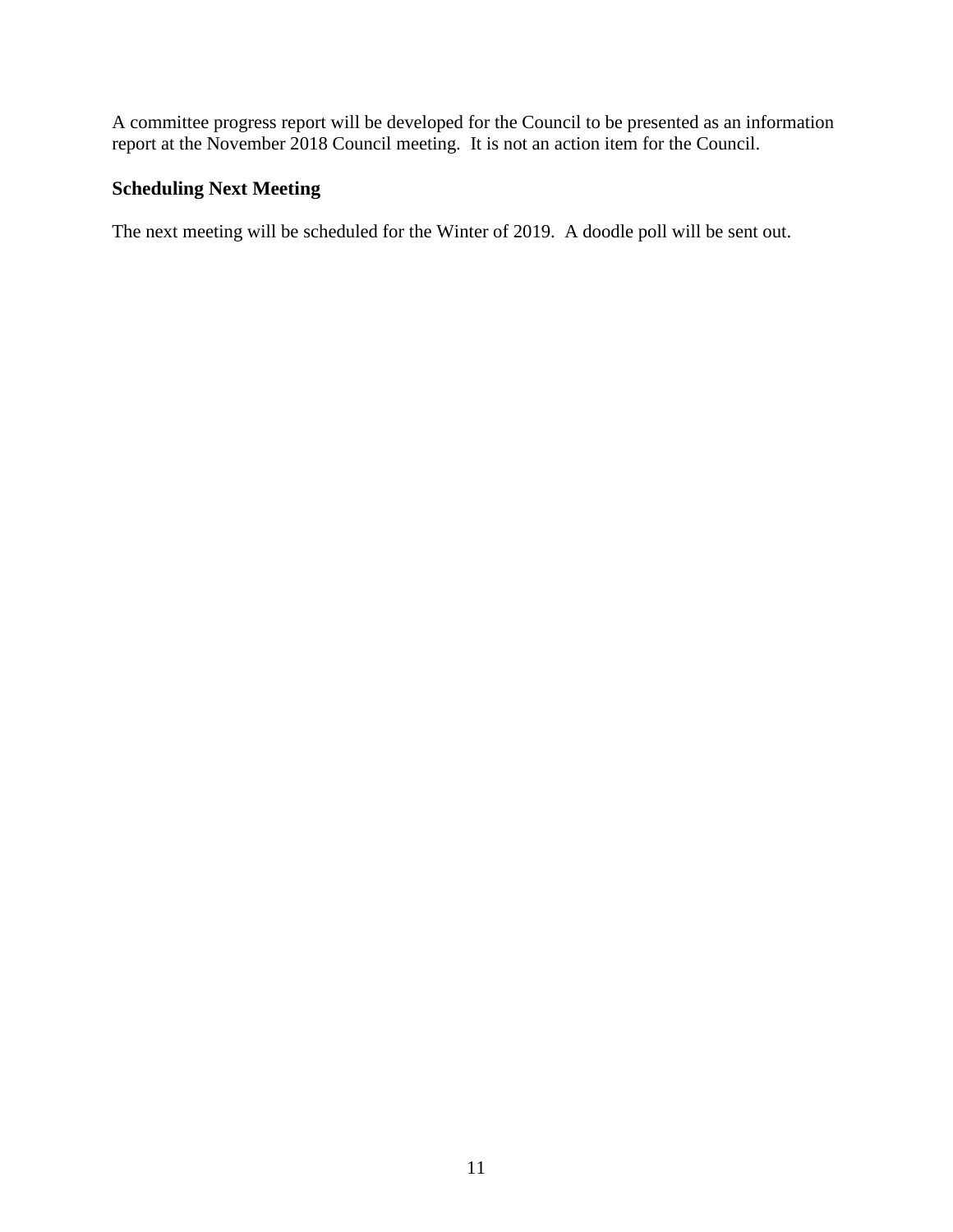# <span id="page-11-0"></span>**Analyses and Information Requested During the Meeting**

During committee discussion there were explicit requests or expressions of interest in the following analyses and information.

- 1. With respect to Dr. Haltuch's presentation, the committee requested additional information:
	- a. data on landings and biomass by region be presented in total metric tons (in addition to the percentages displayed in the report provided by Dr. Haltuch)
	- b. data on landings by region grouped by sector rather than gear, then, within the trawl sector, also show the breakout by gear (trawl/nontrawl).
	- c. additional information and discussion indicating the degree to which a mismatch between harvest and bioimass becomes a problem (as you go to finer scales there will always be more mismatches).
- 2. How much QS continues to be held by those who have sold their vessels?
- 3. In-depth analysis of QP market fluidity and availability, including amount of cash trades vs barter.
- 4. What is the monthly and total catch by trawlers that gear switch compared to vessels that only gear switch (also vessel counts and geographic distributions).
- 5. How much sablefish would it take to catch all the Dover at current catch rates?
- 6. What would the Dover price have to be to make up for the value of all sablefish caught or 50% of sablefish caught?
- 7. Show economic and multiplier effects by gear type for community
- 8. In terms of further development of several of the alternatives, it was noted that implications for how end-of-year QP carryover would be administrated will need to be considered.
- 9. What are the rules for changing ownership listed on a QS account (relevant to transfer provisions)?
- 10. Ask NOAA GC whether the control dates apply to all alternatives, particularly to the Alternative S-1 opt-out provisions.
- 11. For consideration of Alternative S-1, what percent of the gear switching occurs prior to September 1.
- 12. For the alternatives that would shift QP from south to north:
	- a. Historical analysis of utilization of the southern trawl allocation
	- b. How would the vessels that operate in the south (use southern QP) be affected and would they have difficulty obtaining additional quota?
	- c. Would the alternative incentivize the sale or a shift in the ownership of QS to the north?
	- d. Look at a 5-year hindcast on the probability of an ACL overage?
	- e. Consider what would happen if there was a major decrease in the ACL from one year to the next?
	- f. Identify an alternative means of specifying allocations so that ACLs would not be exceeded.
- 13. White paper on the differences between vessel and permit ownership (related to Alternative S-8/9). The analysis should look at equity and legal issues around alternatives that impose limits on a vessel as compared to a vessel owner, including a discussion of the mechanism that would be used to apply the limit to a vessel.
- 14. For Alternative S 8/9 how many vessels will qualify and what is the total amount of possible gear switching by those vessels given different gear switching limits.